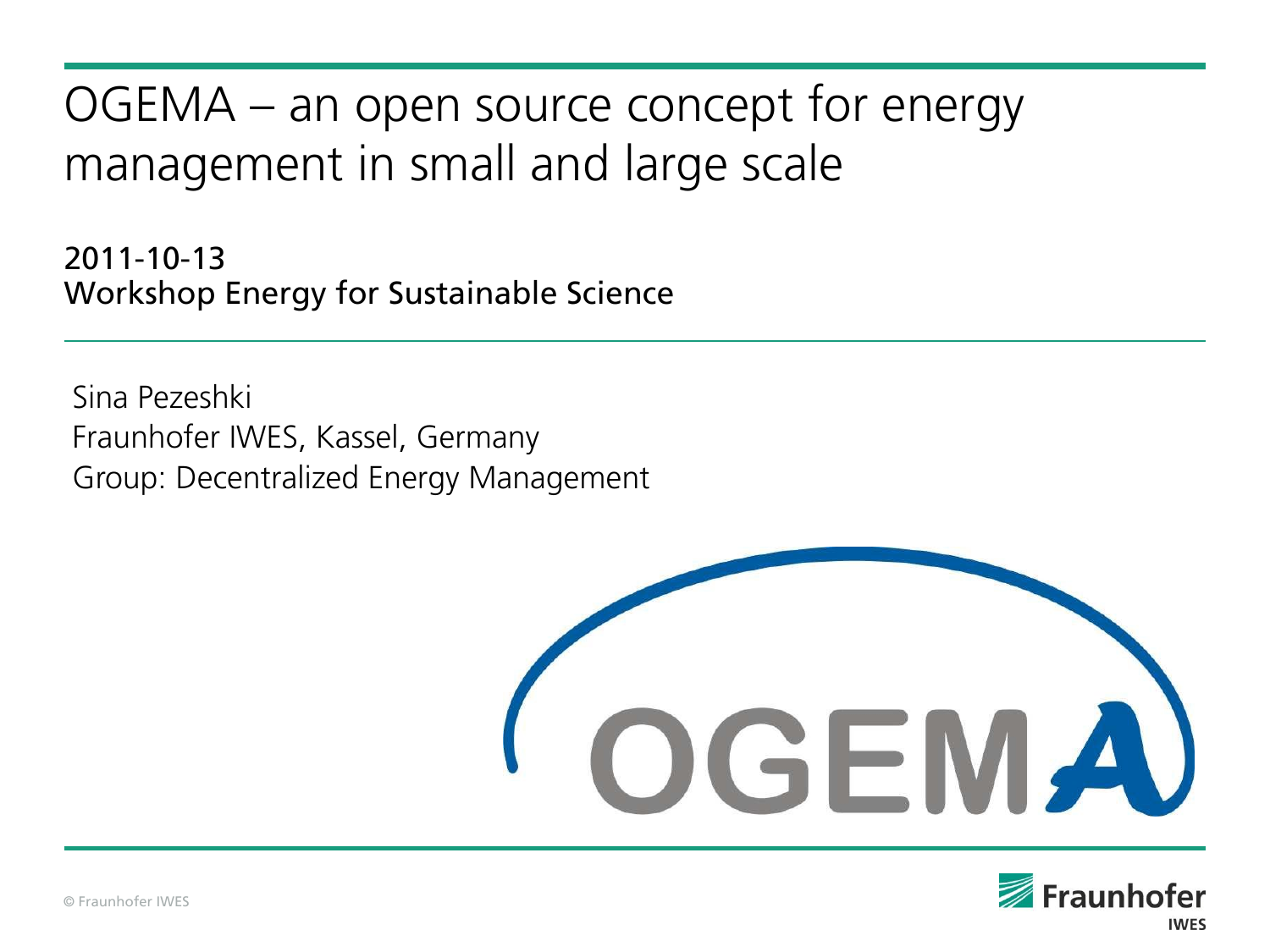# **The Fraunhofer-Gesellschaft in Germany**

- 60 Institutes in over 40 locations
- 18.000 Staff
- 1.660 Million  $\epsilon$  per year R&D-budget

#### IWES: Institute for Wind Energy and Energy

#### System Technology

- Foundation: 2009
- Annual budget: approx.  $\epsilon$  15 million
- Research spectrum:
	- Energy system technology for all renewables
	- Wind energy from material development to grid  $_{\rm st.~ingbert}$ optimization
- Personal: approx. 220
- Directors:
	- Prof. Dr. Jürgen Schmid (Kassel) &
	- Prof. Dr.-Ing. Andreas Reuter (Bremerhaven)



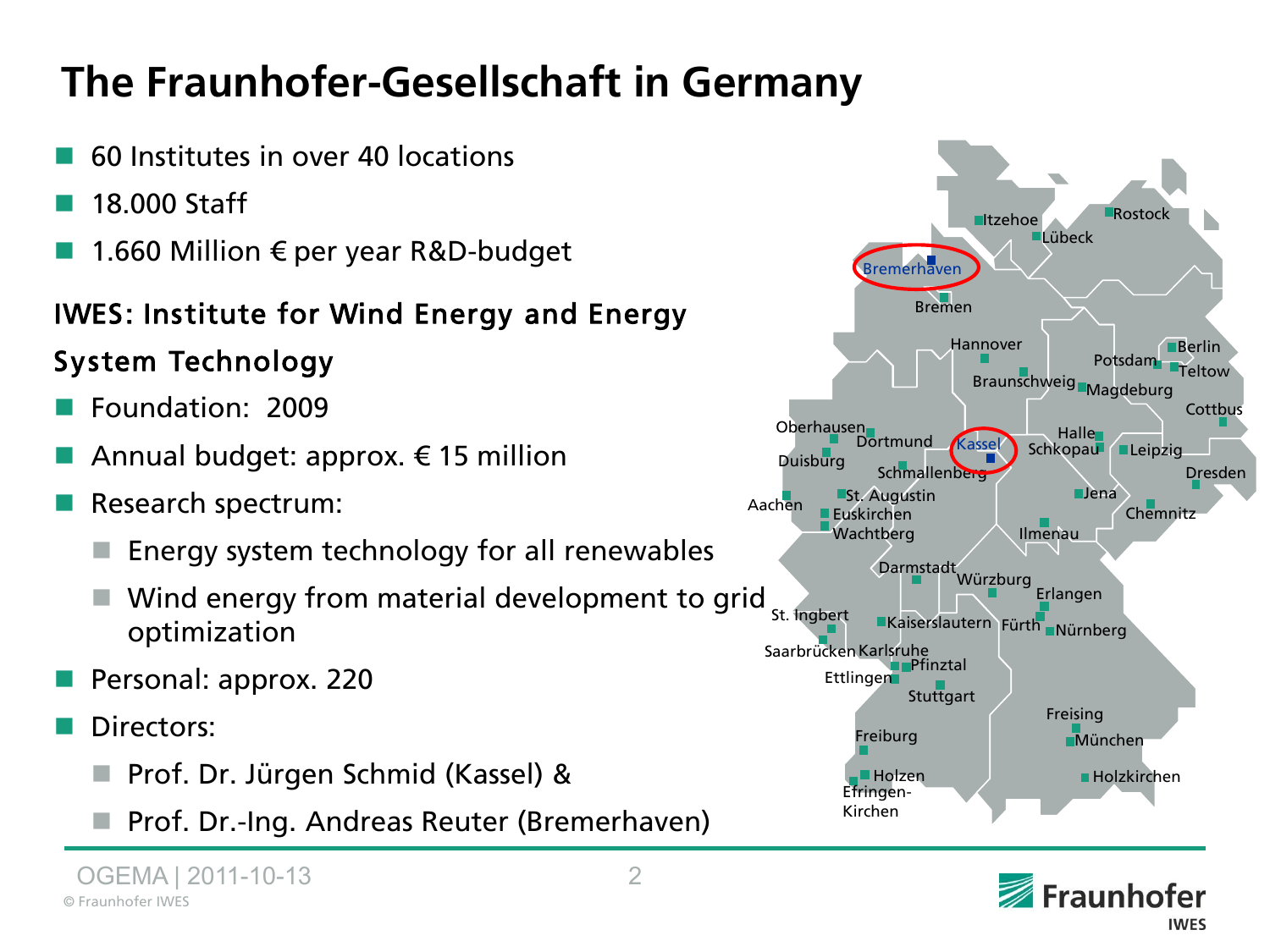### **Situation today: decentralized generation and consumption**



Introduction: the visionary "smart grid"

- **Share of decentralized generators** in low- / middle voltage (LV/MV) grid increasing
- 50 % of German electrical energy consumption in the LV grid
- Consumption and Generation nonoptimized
- No Communication and Control in LV grid - no supervision or control of generators and loads possible!

Î *Arising grid problems due to high share of distributed generation*

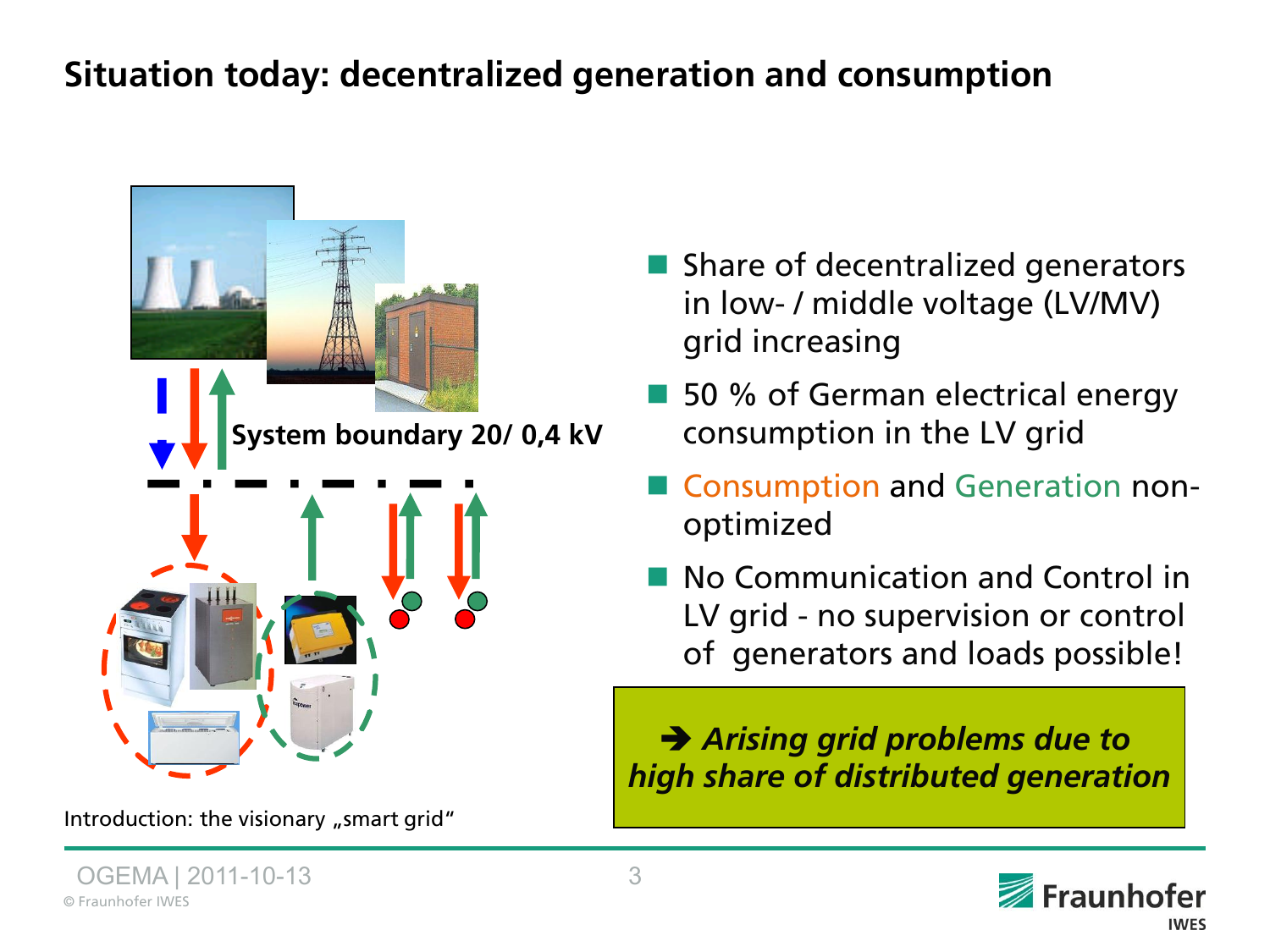### **Situation tomorrow: Optimized consumption and generation**



Introduction: the visionary "smart grid"

 $\rightarrow$  Goal:

- Efficient use of renewable energy sources, avoid derating DG
- **Consumption AND Generation** optimized
- Communication down to LV grid ("Smart Grid")

**Management of DG is key element** in future smart low-voltage grids!

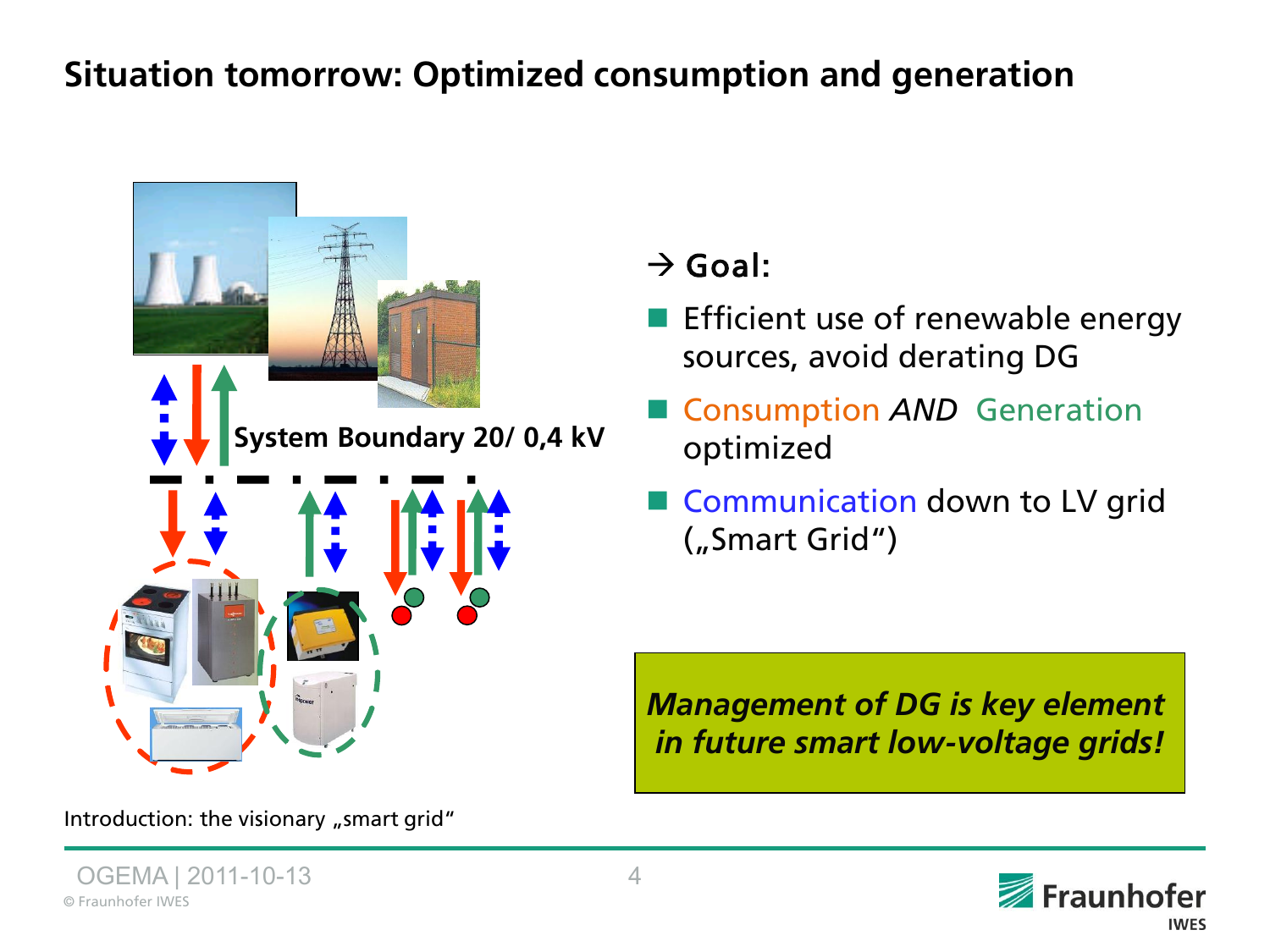### **Domestic Energy Consumption in Germany 2006 in TWh (Total: 539,5 TWh)**



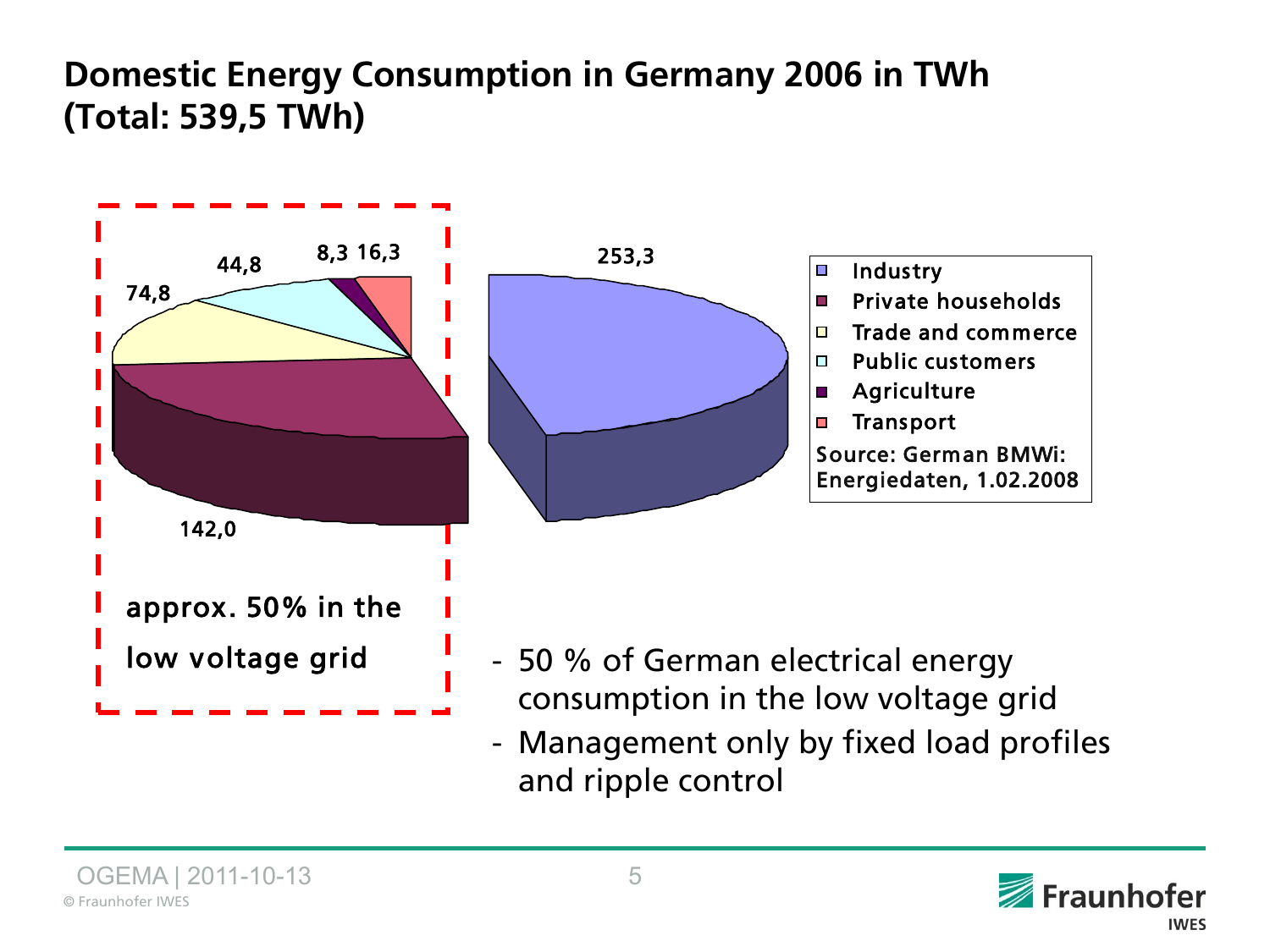### **Potential for load management in German households**



40-50% of electricity consumption caused by shiftable loads

Future: heat pumps, plug in hybrids, electric vehicles, ...

*Management of micro-generators and demand side is key element in future smart low-voltage grids !*





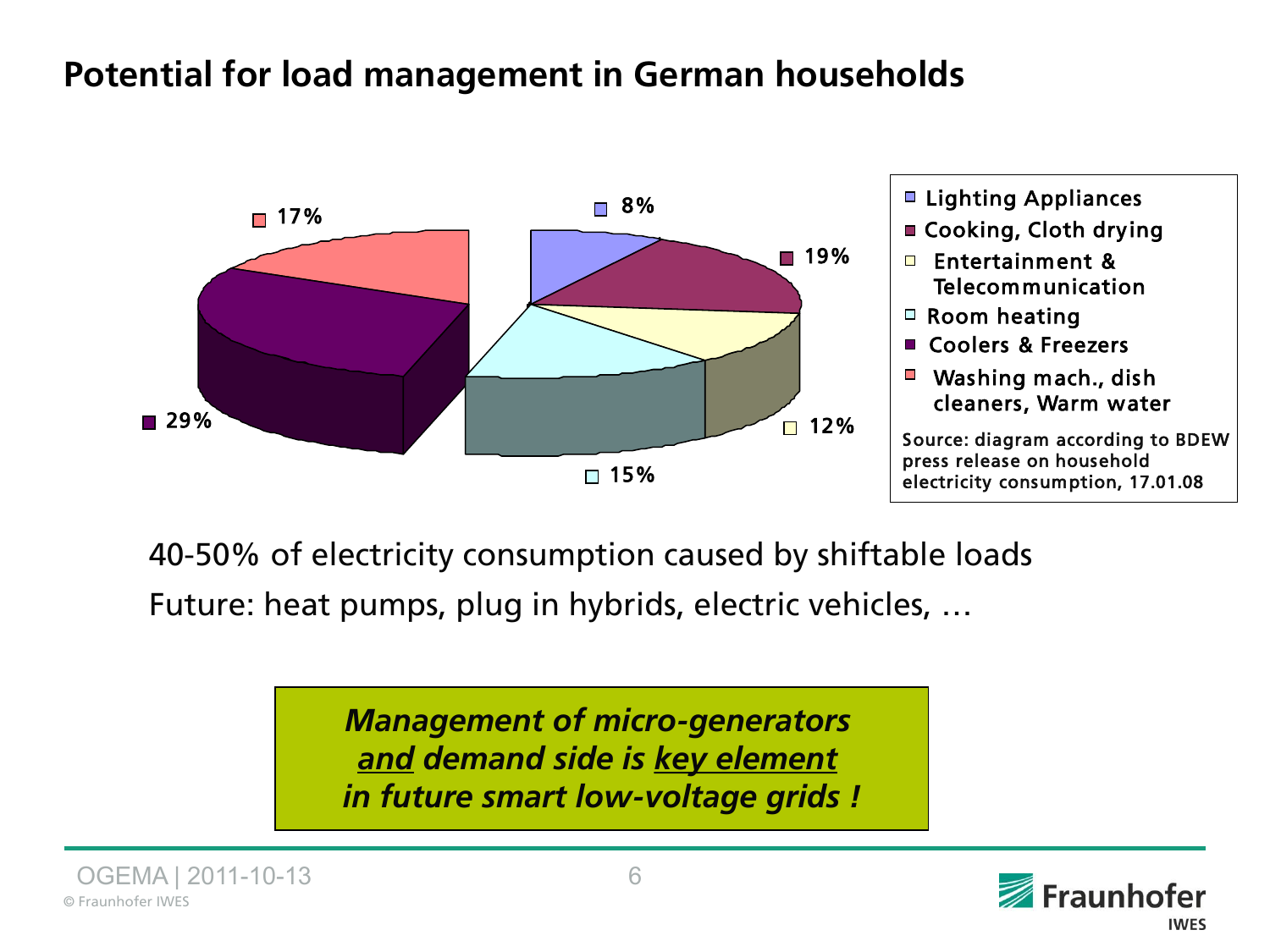## **OGEMA - Open Gateway Energy Management Alliance**



Our solution to connect the energy supply and the customer side:

- automated switching of devices
- according to variable price signals
- To achieve this goal, usually smart devices and plenty of hardware is needed!

**\* Metering Service Provider \*\* Distribution System Operator \*\*\*Transmission System Operator**

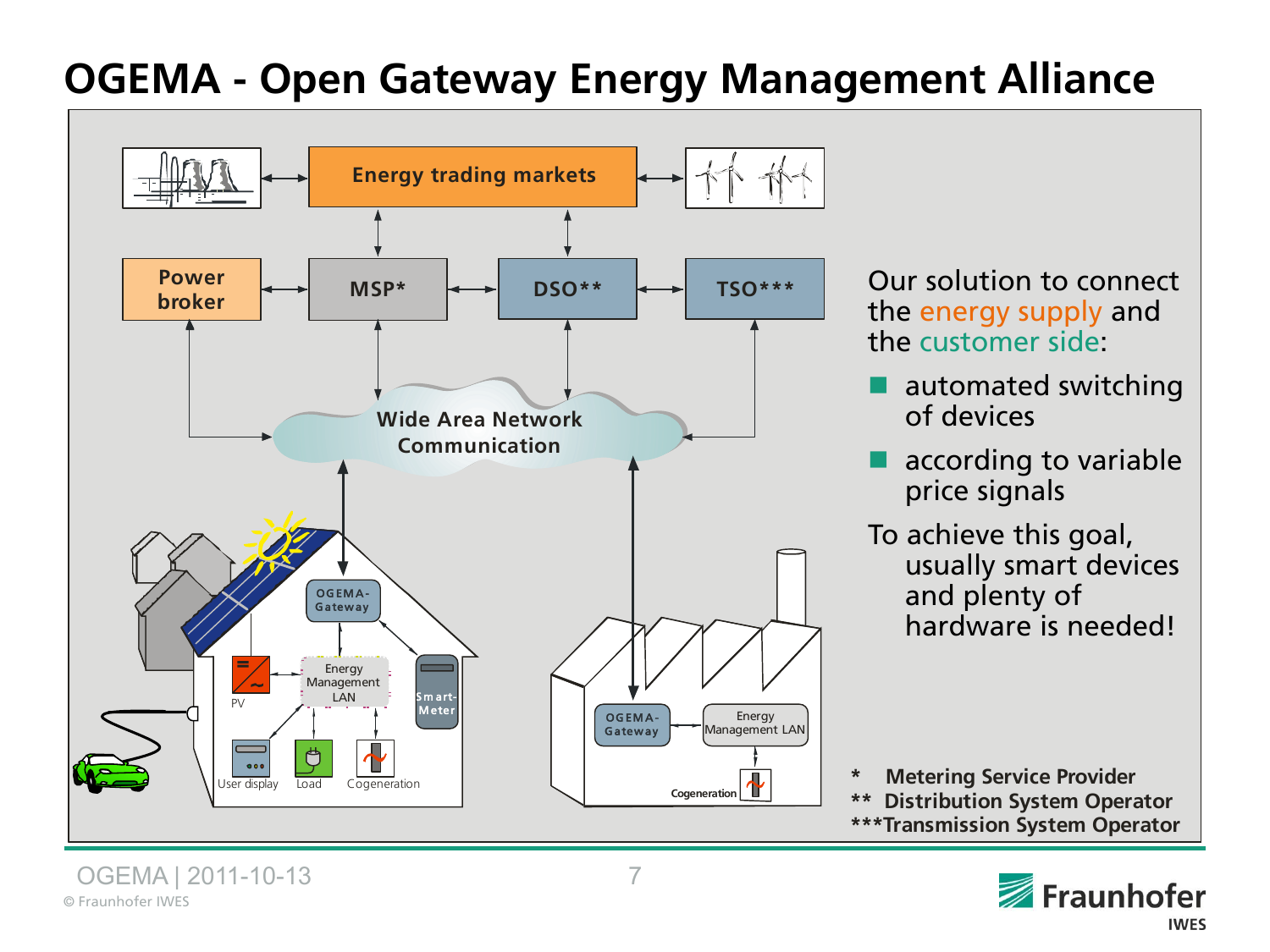# "Operating System for energy management"

management Open source operating system (e.g. Linux) \$ command **Fridge App co-generation** shell disk OGEMA network editor Price-based operating<br>system **loads Management** graphics card browser \***emergncy power redcution smart meter** Source: http://software-carpentry.org/shell01.html Source: http://commons.wikimedia.org/wiki/Crystal\_Clear

OGEMA for energy



© Fraunhofer IWES OGEMA | 2011-10-13 8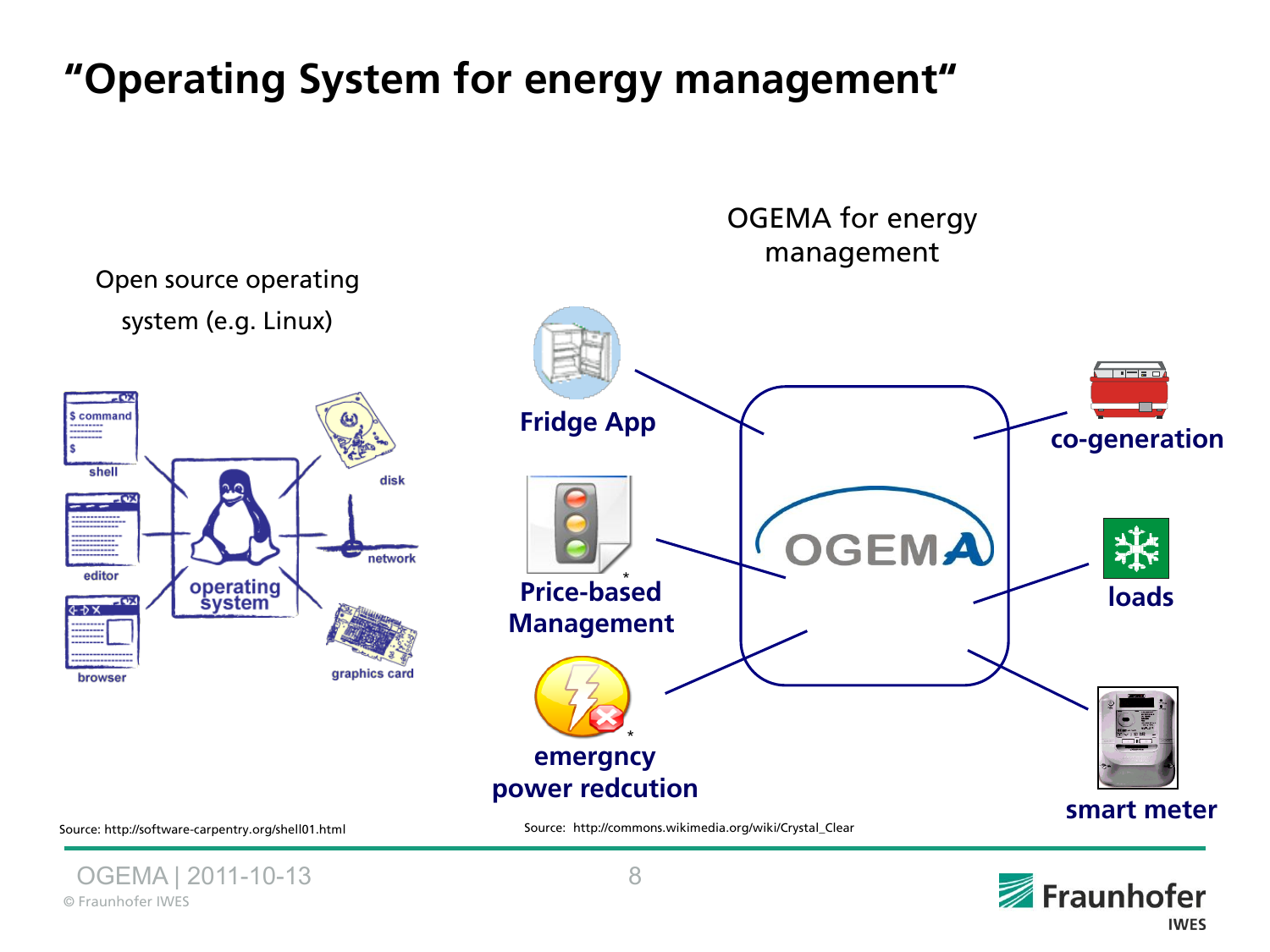## **Why Open Gateway?**

- Cost and energy efficiency: One single hardware platform for multimanufacturer applications at customer's site
- Gateway serves as "Firewall" between private and public grid
- Enormous potential for applications
	- Home automation services
	- **Smart metering services**
	- **Energy Management**
	- Agent-based energy trading



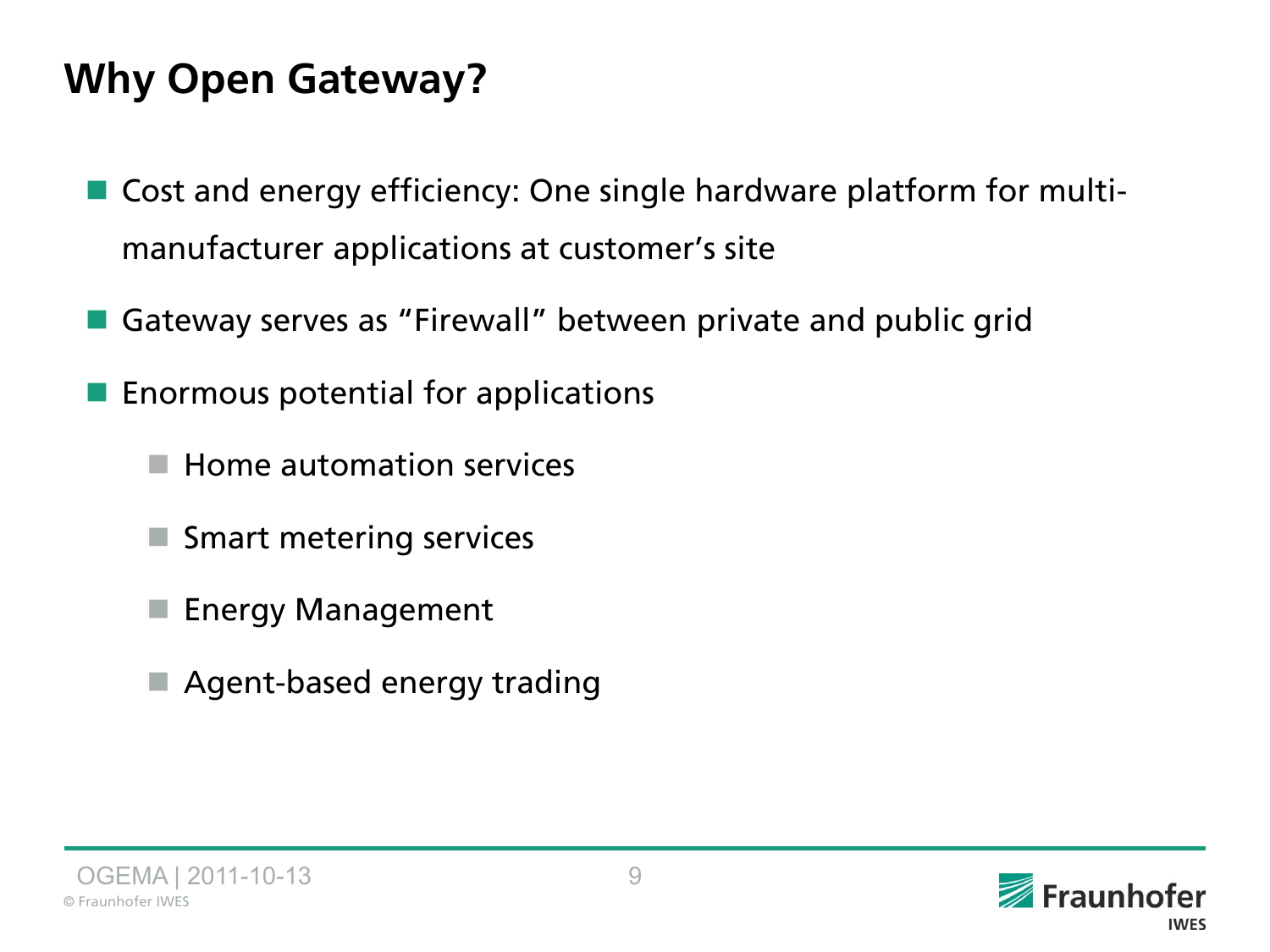### **OGEMA Connections - Logical View**





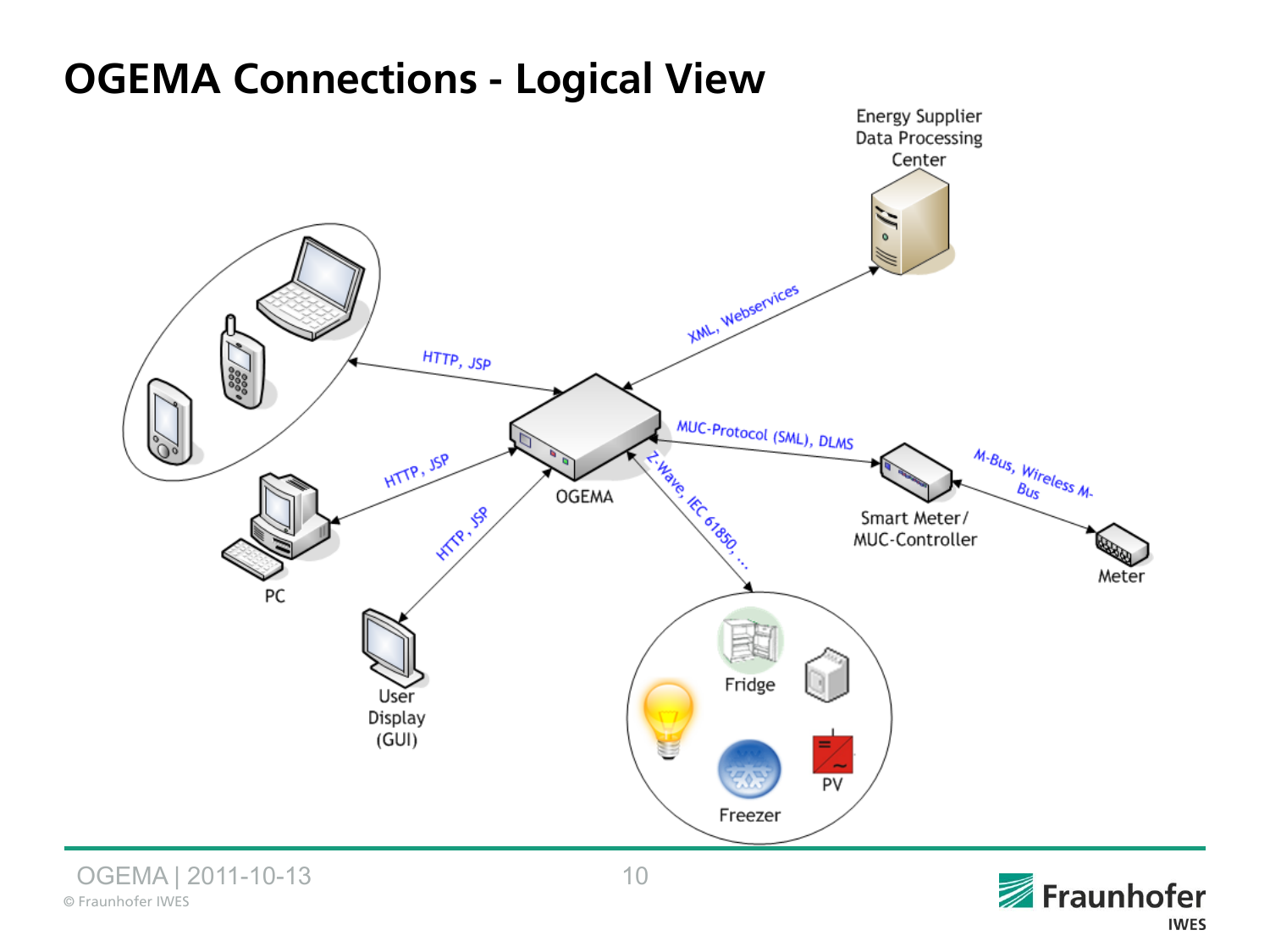### **OGEMA for large scale environments**



© Fraunhofer IWES

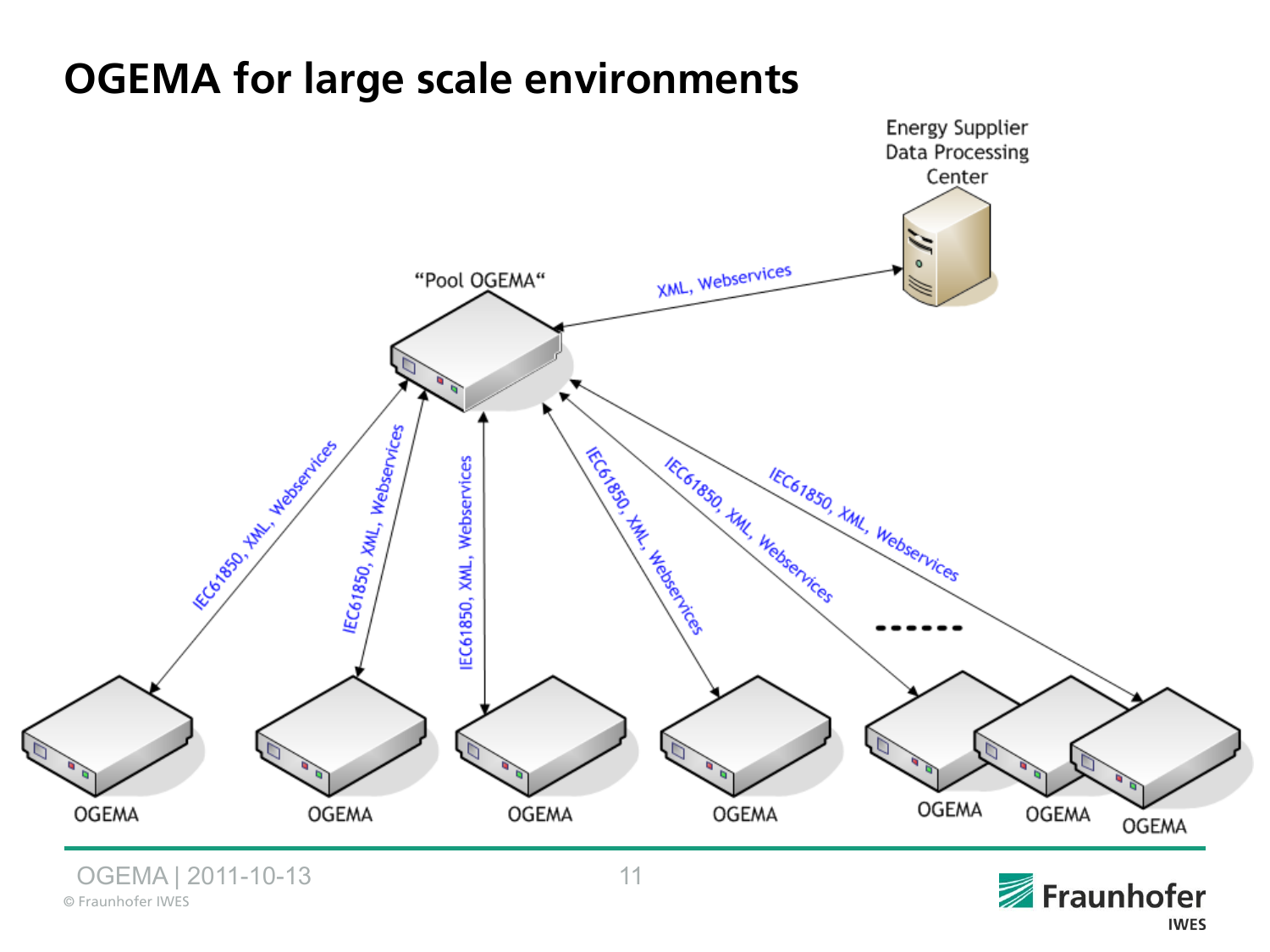### **OGEMA in E-Energy model regions**



- E-Energy started 2008
- Develop an "Internet of Energy"
	- Enhance the efficiency of the power supply via information and communication technologies (ICT)
- $\rightarrow$  Focus of moma:
	- Large field test with 1000 customers

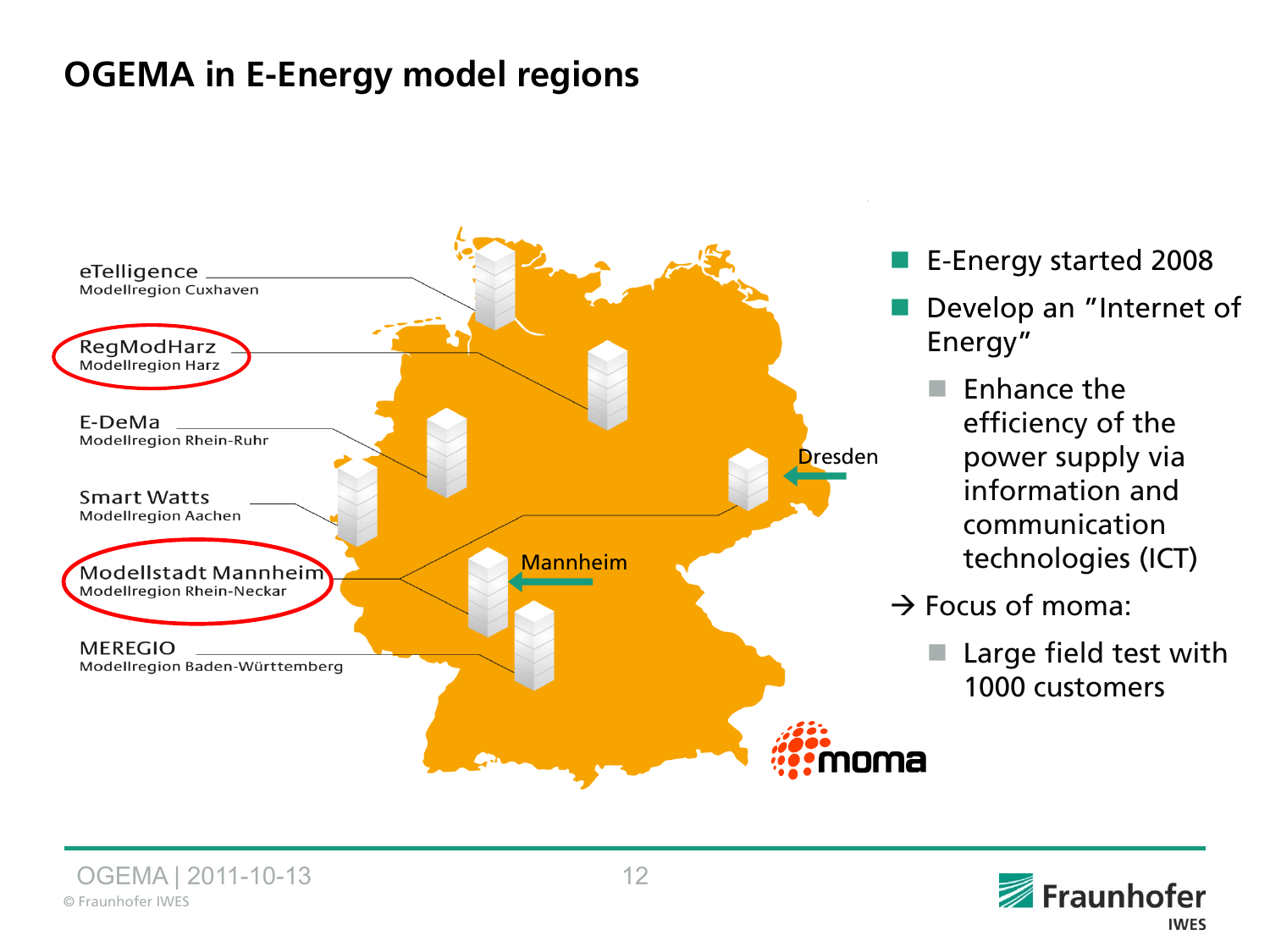## **OGEMA** – moma web interface



© Fraunhofer IWES OGEMA | 2011-10-13 13

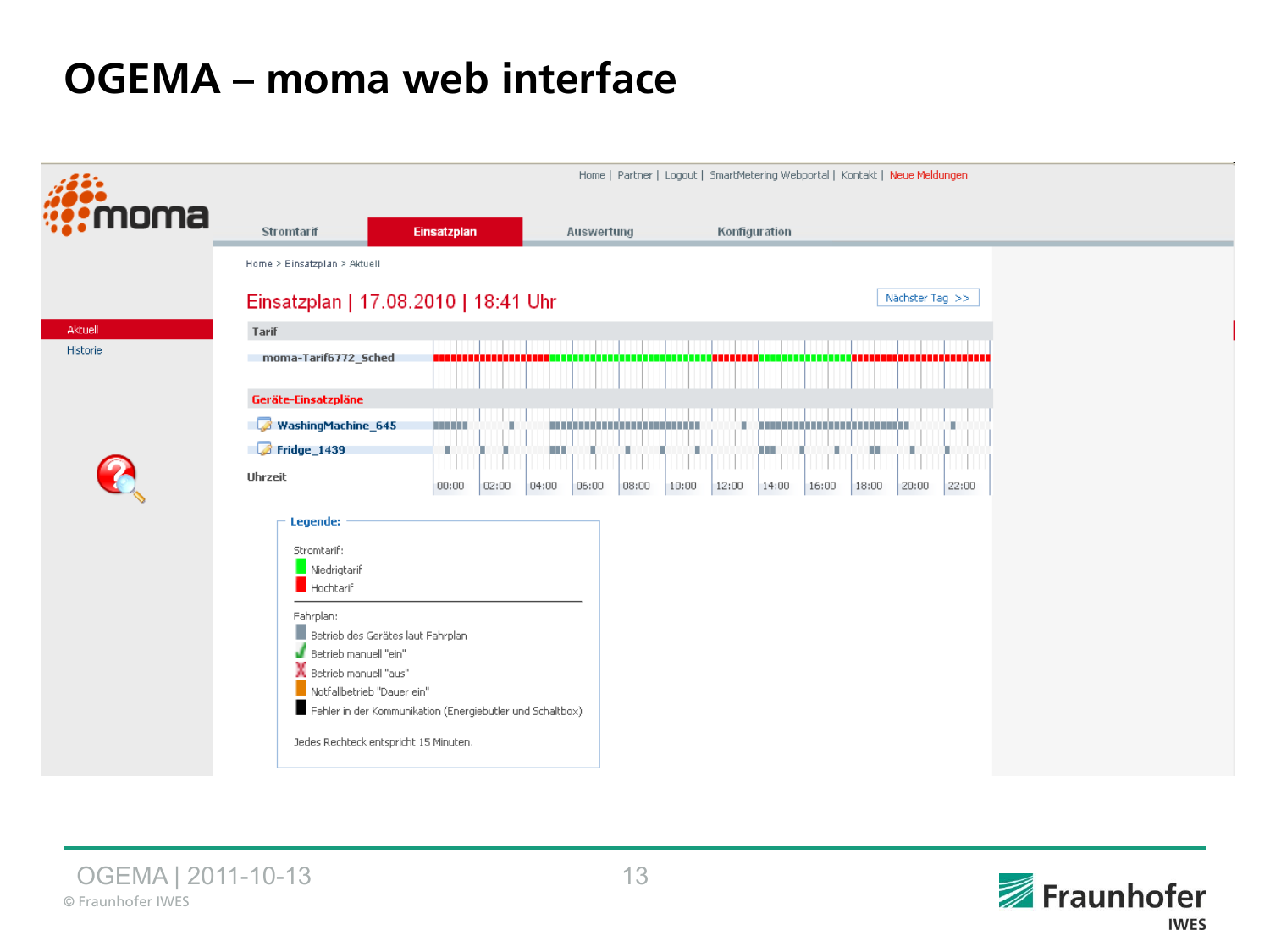### O**pEMGaFeavagyArchitecture**

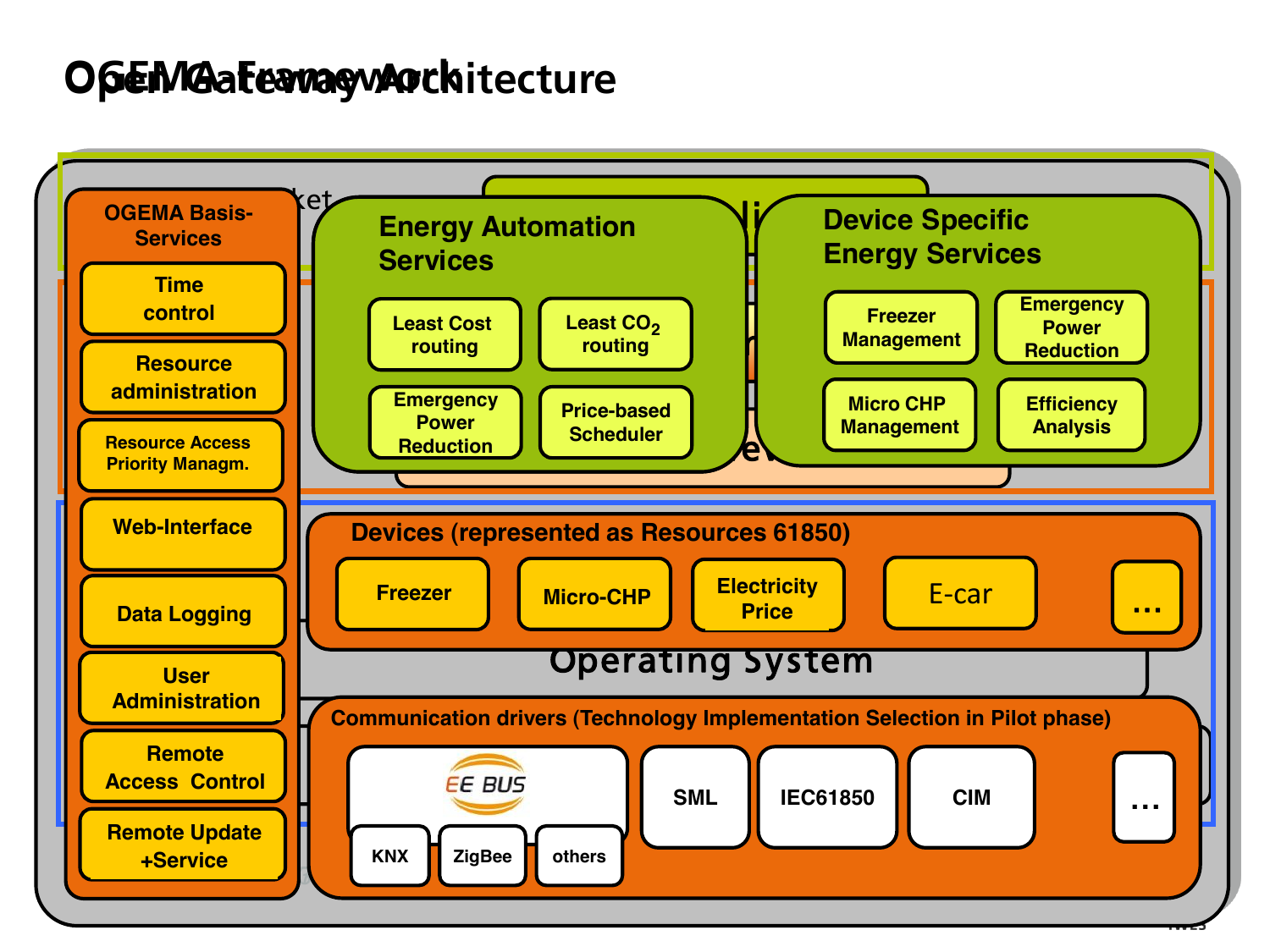## **OGEMA Timeline**

|                                                                                                | Alliance in<br>Preparation                            |                                                                                        |                                                     | <b>Alliance in</b><br>Operation |                                                       |
|------------------------------------------------------------------------------------------------|-------------------------------------------------------|----------------------------------------------------------------------------------------|-----------------------------------------------------|---------------------------------|-------------------------------------------------------|
|                                                                                                | <b>Public Start</b><br>of Alliance<br><b>Web Site</b> |                                                                                        |                                                     |                                 |                                                       |
| <b>Internal Draft</b><br>Reference<br>Implementation<br><b>Internal Draft</b><br>Specification | <b>OGEMA</b><br>Demo Kit                              | <b>Public Draft</b><br><b>Application in</b><br>Reference<br>SHSG & moma<br>field test |                                                     | Implementation                  |                                                       |
|                                                                                                |                                                       | Specification 1.0<br>with Reference<br>Implementation                                  | <b>Public Draft</b><br>Specification<br>(Java/OSGi) |                                 | Application in<br>moma field test<br>(1000 customers) |
| 09/2009                                                                                        | Q1/2010                                               | 12/2010                                                                                | Q2/2011                                             |                                 | Q4/2011                                               |